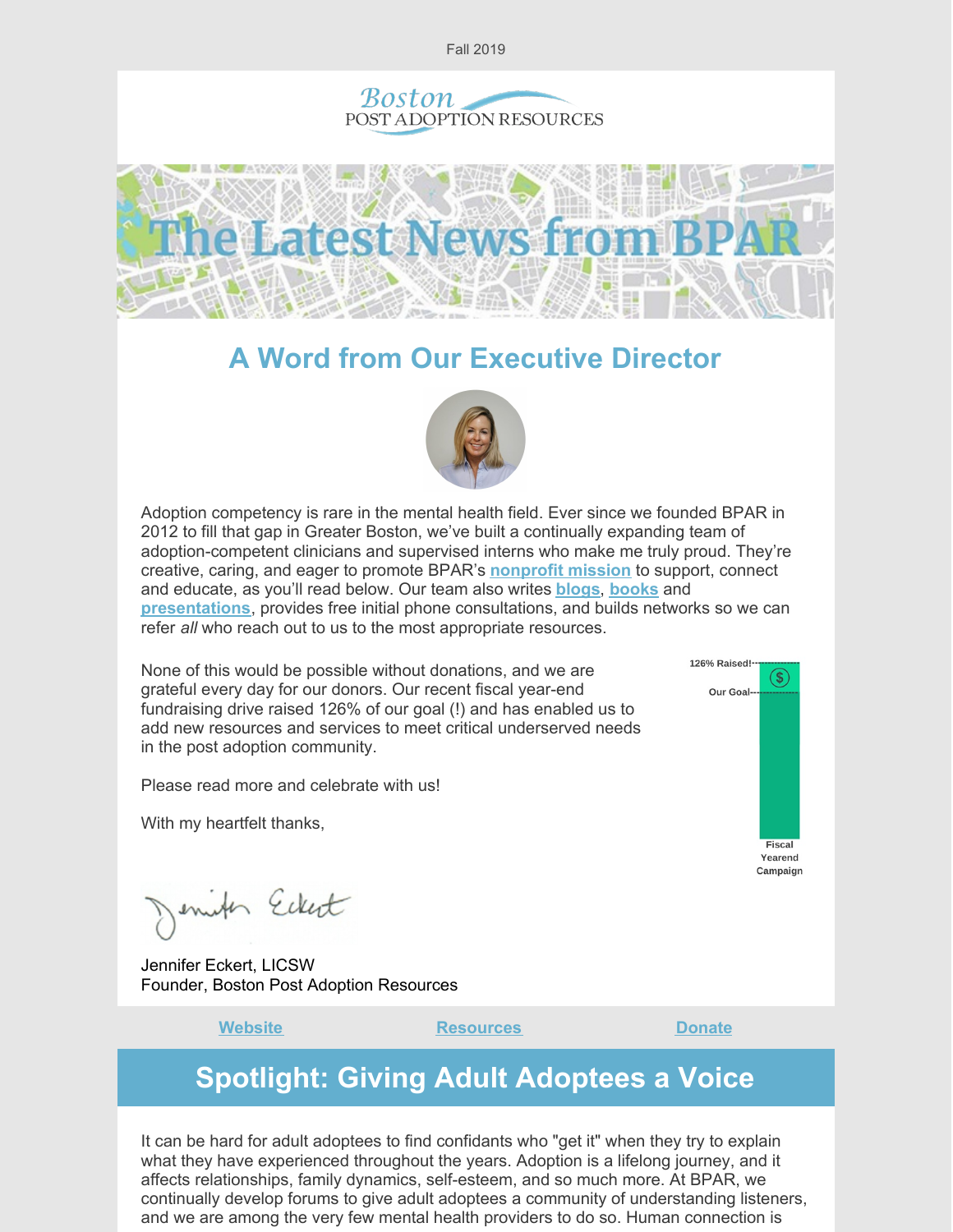essential to building healthy, productive lives, and here are some new ways we are empowering adult adoptees to express their thoughts and feelings:



### **Voices Unheard: A Special Creative Forum**

Clinicians Lisa Coppola and Maya Rogers-Bursen have launched this forum, inviting adult adoptees to use creative expression to share their stories on November 12th. The audience will have a chance to hear the complex nuances of the adopted person's experience. Read more about the value of this therapeutic process for both the writer and the listener [here](https://bpar.org/voices-unheard/the-value-of-creative-expression/).

[Event](https://bpar.org/voices-unheard/) Info



#### **New Groups for Adult Adoptees**

We continually expand our group therapy options for adults. The Healthy Relationships and People of Color groups join our Adult Adoptee, Search and Reunion, and Creative Writing Groups. [Learn](https://bpar.org/group-therapy/) more here.



### **Adoption Stories in the BPAR Blog**

The recent "Puzzle [Pieces"](https://bpar.org/puzzle-pieces-identity-and-my-birth-mother-search/) post about making the decision to reunite with birth family in Colombia is the latest of several stories penned by guest writers. Our [blog](https://bpar.org/blog-2/) is a valuable resource that, in this case, also serves as an online hub for adoptees to read about others like them.

## **Welcome to Our New BPAR Team Members!**



Marta Sierra Drachenberg, LMHC

Our new clinician, Marta Sierra Drachenberg, LMHC, is an experienced mental health counselor who is helping us expand our clinical practice and group therapy options. As an interracial and international adoptee, Marta has a specific interest in racial





Justin Feng, Intern

Justin Feng joins BPAR as an intern primarily focused on outreach and promoting BPAR's missions and goals through various forms of media. A second year Masters student studying Applied Developmental and Educational Psychology at Boston College, Justin's

Loki, Therapy Dog

Meet Loki, Marta's Shiba Inu. Loki joins Mr. Roger as our second therapy dog in residence at BPAR! Having lived abroad and on both coasts of the U.S., Loki loves people and is very comfortable with lots of big emotions.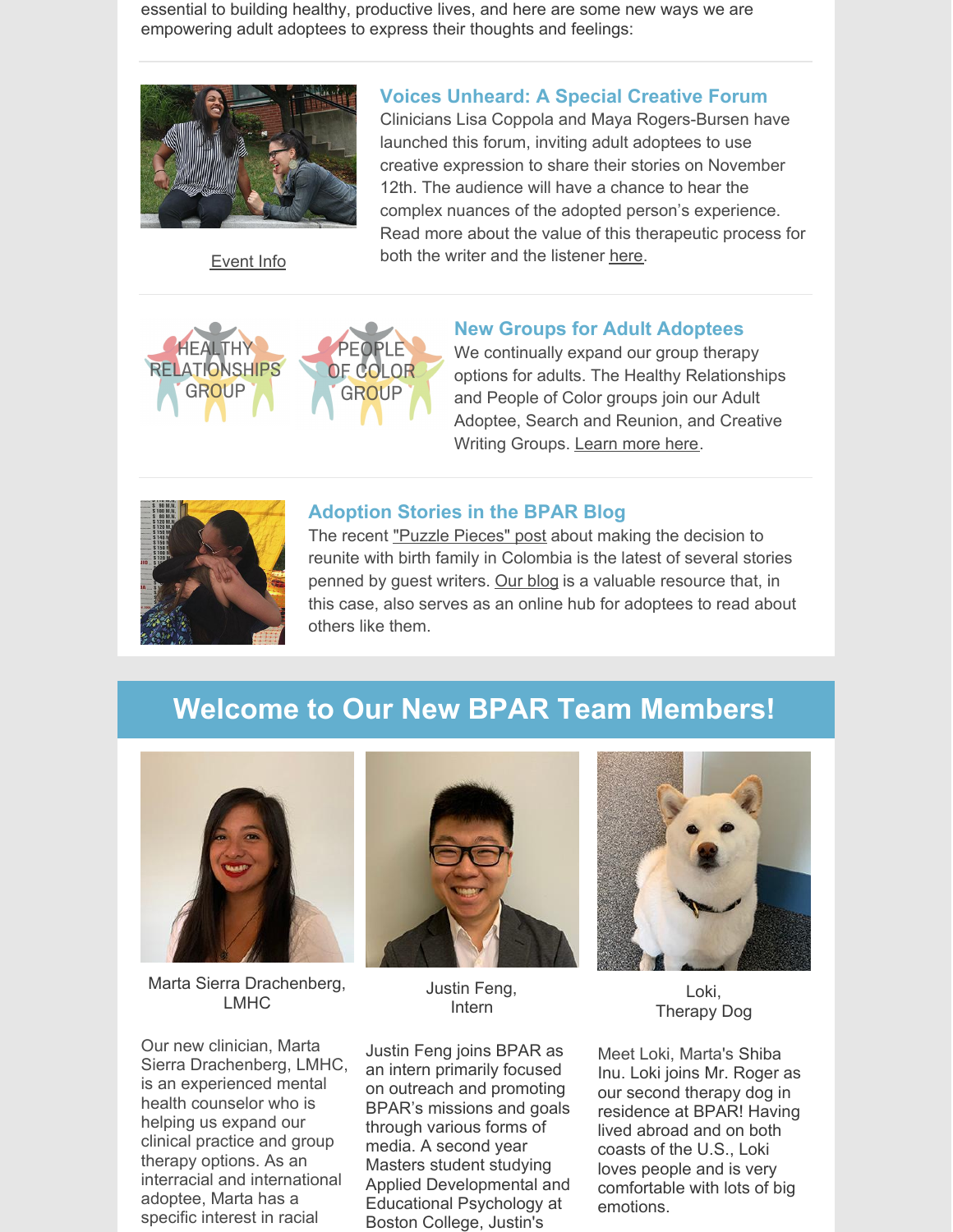identity development for adoptees of color and how that affects overall health and self [esteem.](https://bpar.org/about-boston-post-adoption-resources/bpar-team/) **Marta's Bio>**

area of expertise is in bilingual education. **[Justin's](https://bpar.org/about-boston-post-adoption-resources/bpar-team/) Bio>**

**[Loki's](https://bpar.org/about-boston-post-adoption-resources/bpar-team/) Bio>**

### **...and introducing our Charlie therapy puppet!**



**Watch the video to see how [Charlie](https://youtu.be/jZpci3L_51o) came to life! >>**

We're so excited to tell you about Charlie, our new therapy puppet! Do you recognize him from the cover of our book *[Adoption](https://bpar.org/adoption-is-a-lifelong-journey-book/) Is a Lifelong Journey*?

As a crucial part of our mission to strengthen adoptive families, our clinicians continually develop unique and effective ways to help children identify their own feelings and put them into words. Our own Kelly DiBenedetto, illustrator and co-author of the book, created Charlie as its narrator. He has opened a dialogue in countless families with his ability to explain his thoughts to parents and caregivers. And now in the talented hands of Kelly and others as puppeteers, he is coming to life in 3-D form in our sessions. Say hi to Charlie next time you're at BPAR!





# **BPAR Clinicians Share Adoption Competency Skills in the Mental Health Field**

In October at two South Shore locations, Kelly [DiBenedetto,](https://bpar.org/about-boston-post-adoption-resources/bpar-team/) KC Craig, and Lisa Coppola educated a large number of staff at Bay State Community Services. The presentation explained how adoption affects lifelong mental health and the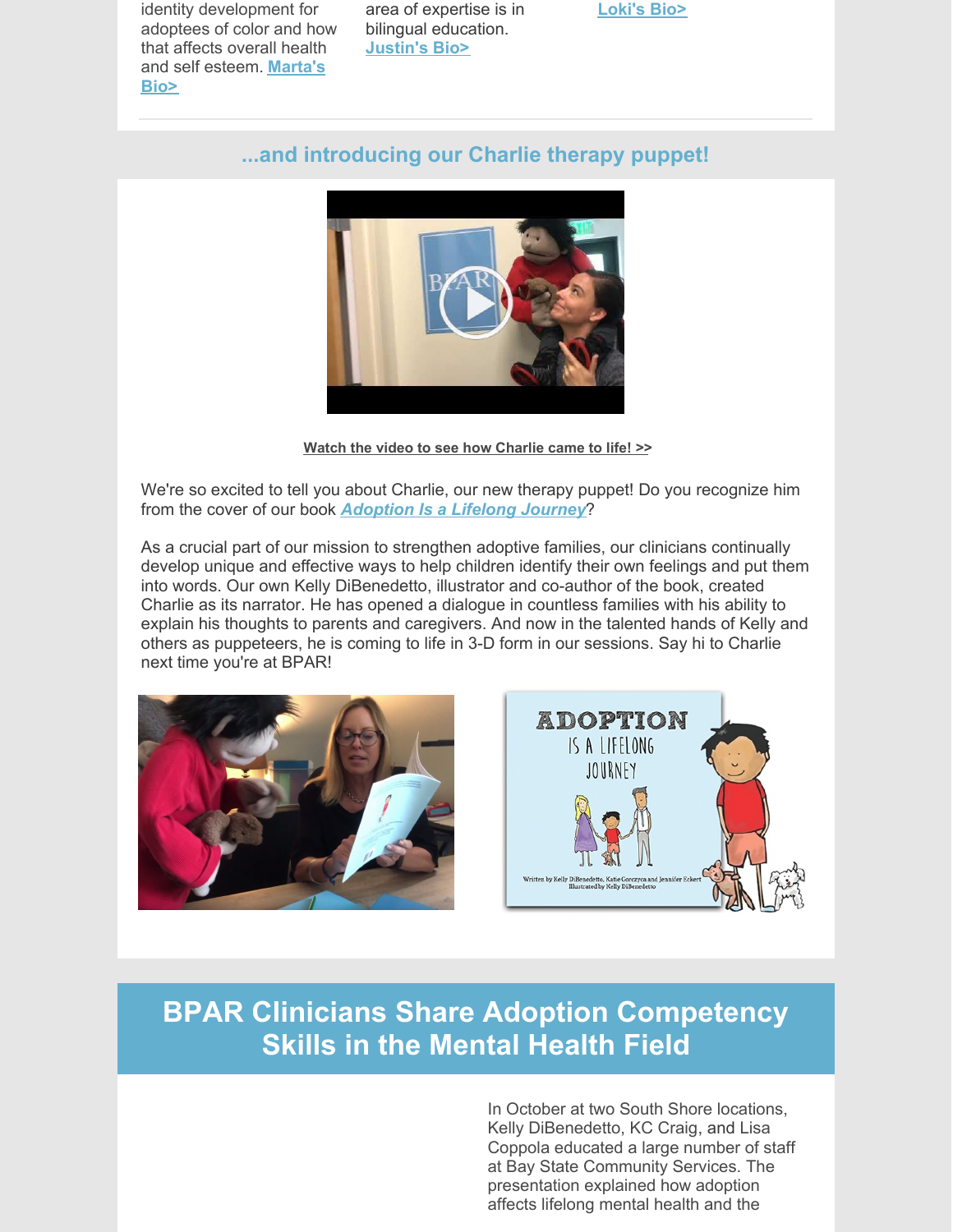

Lisa Coppola, LMHC, Kelly [DiBenedetto,](https://bpar.org/about-boston-post-adoption-resources/bpar-team/) LMHC, and KC [Craig](https://bpar.org/about-boston-post-adoption-resources/bpar-team/), LICSW

relationship between trauma, attachment and addiction in the adoption community. Our team provided concrete tools and interventions for use in their mental health agency.

Feedback from participants included: "organized and educational, very helpful;" "lots of current and relevant information;" "presenters were very knowledgeable, sensitive about gender and sexuality;" and "excellent."



# **Why Do We Love November? Because It's National Adoption Month**



### **"Voices Unheard: Real Adoption Stories"**

You are welcome to join us when we host this creative forum of powerful, honest storytelling from adult adoptees. 7:30 p.m. at the Lily Pad in Cambridge; suggested \$7 donation at the door. **[Details](https://bpar.org/voices-unheard/)**



### **Jennifer Eckert Interview Airs on Candy O'Terry's "The Story of Her Success" Podcast**

For her weekly podcast featuring "exceptional women whose story will empower you to say: *'If she can do it, I can do it,* '" Candy O'Terry asked Jennifer to discuss her passion as BPAR's founder. Look for the link on our **[Facebook](https://www.facebook.com/bostonpostadopt), [Instagram](https://www.instagram.com/bostonpostadopt/), [Twitter](https://twitter.com/bostonpostadopt) and [LinkedIn](https://www.linkedin.com/company/boston-post-adoption-resources) pages!** 



### **BPAR Speech and Book Giveaway at the Essex County Probate & Family Court on National Adoption Day**

For three years in a row, BPAR has been invited to speak in court before National Adoption Day proceedings begin in Essex County. This year, Maya Rogers-Bursen will take the stand and tell parents about post adoption resources. Judges have once again requested that BPAR donate copies of *Adoption Is a Lifelong Journey* to all families adopting on this especially heartwarming day.

# **Your Donations Count!**

As a 501 (c)(3), BPAR relies on donations to make our mission possible. Your generosity allows us to speak at conferences, create resources like our book and blog, and offer a